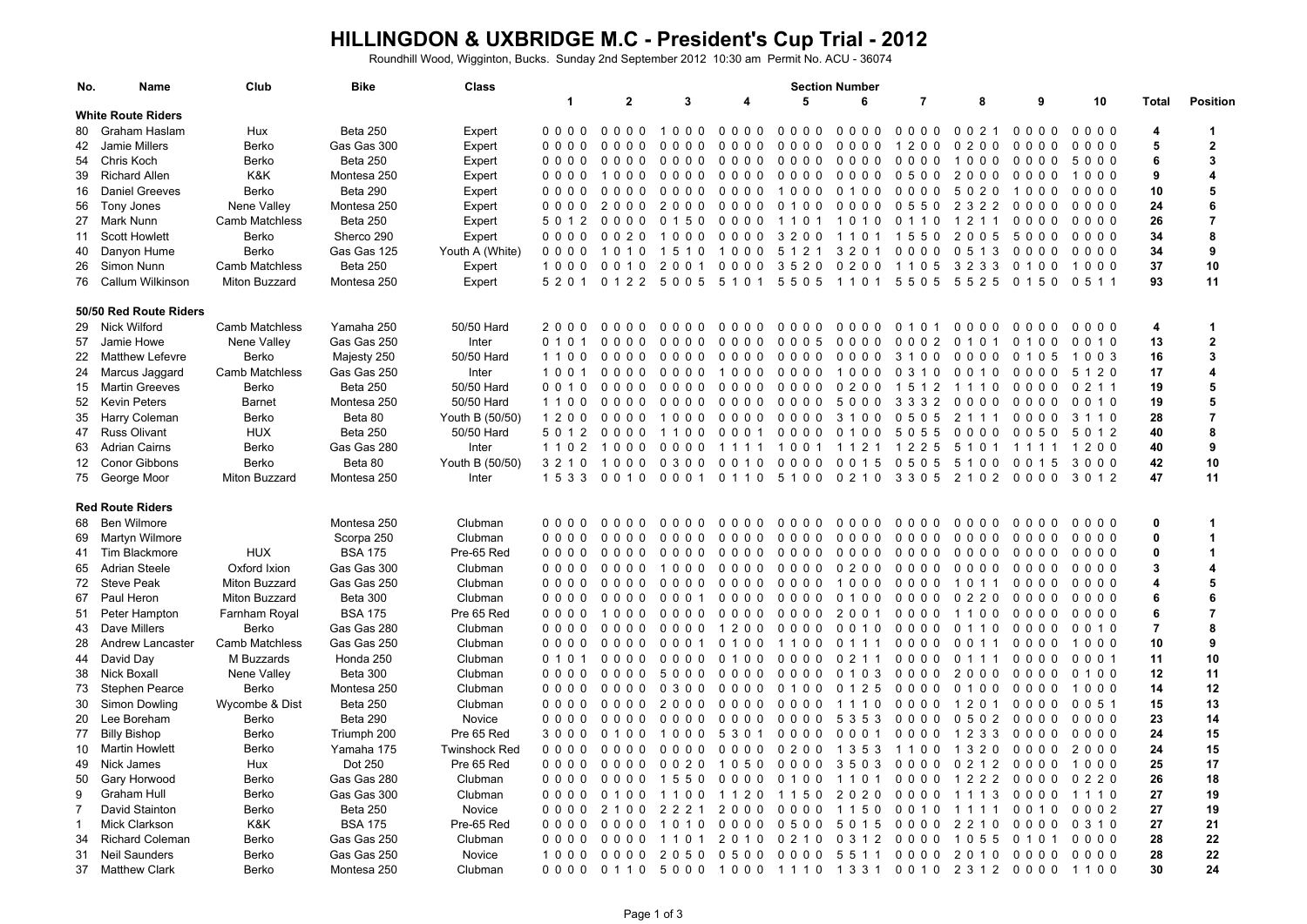## **HILLINGDON & UXBRIDGE M.C - President's Cup Trial - 2012**

Roundhill Wood, Wigginton, Bucks. Sunday 2nd September 2012 10:30 am Permit No. ACU - 36074

| No.            | <b>Name</b>              | Club              | <b>Bike</b>     | <b>Class</b>          | <b>Section Number</b>    |                                        |                              |                             |                             |                                        |                                        |                                       |                                  |                   |              |                 |
|----------------|--------------------------|-------------------|-----------------|-----------------------|--------------------------|----------------------------------------|------------------------------|-----------------------------|-----------------------------|----------------------------------------|----------------------------------------|---------------------------------------|----------------------------------|-------------------|--------------|-----------------|
|                |                          |                   |                 |                       |                          | $\mathbf{2}$                           | 3                            | Δ                           | 5                           | ĥ                                      | 7                                      | 8                                     | 9                                | 10                | <b>Total</b> | <b>Position</b> |
| 25             | Geoff Rank               | Camb Matchless    | Montesa 249     | Clubman               | $0\quad 0\quad 0\quad 0$ | 0020                                   | 0500                         | 1010                        | 0500                        | 3 3 1 2                                | $0000$                                 | 0323                                  | $0000$                           | 0001              | 32           | 25              |
| 6              | Rob Coleman              | M Buzzards        | Sherco 250      | Novice                | 0000                     | $\Omega$<br>0 <sub>0</sub><br>$\Omega$ | $\Omega$                     | 2<br>$\Omega$<br>∩<br>-1    | 0 O<br>$\Omega$<br>$\Omega$ | 335                                    | 0 <sub>0</sub><br>$\Omega$<br>$\Omega$ | $\mathcal{P}$<br>-1                   | 0<br>$\Omega$<br>$\Omega$        | 0500              | 33           | 26              |
| 14             | <b>Steve Southwood</b>   | Berko             | Gas Gas 250     | Novice                | 0000                     | $\Omega$<br>0,0,0                      | $\mathcal{P}$                | 3<br>220                    | 0.0.0.5                     | 0 <sub>0<sub>3</sub></sub>             | 2002                                   | -1<br>-1                              | 000                              | 1 1 0<br>$\Omega$ | 34           | 27              |
| 36             | James Clark              | Berko             | Montesa 250     | Clubman               | 0000                     | $\Omega$<br>$\Omega$<br>$\Omega$       | 3                            | 3<br>$\Omega$               | $\Omega$<br>$\Omega$<br>-1  | 3<br>2<br>3<br>$\mathcal{P}$           | $0000$                                 | 322<br>$\Omega$                       | 0<br>$\Omega$<br>$\Omega$        | 3 0 2 1           | 39           | 28              |
| 58             | Steve Brown              | Hux               | Montesa 250     | Clubman               | 0000                     | 0 <sub>2</sub><br>$\Omega$<br>$\Omega$ | 3<br>$\Omega$                | $\Omega$                    | 020                         | $3\overline{5}$<br>$\overline{2}$<br>5 | 0000                                   | 2<br>2 3 3                            | 0<br>0 <sub>0</sub><br>$\Omega$  | 0010              | 41           | 29              |
| 18             | Lionel Cox               | Berko             | Beta 200        | Novice                | 5000                     | $\Omega$<br>$\Omega$<br>$\Omega$       | 5                            | $\Omega$<br>$\Omega$        | $\Omega$<br>$\Omega$        | 2<br>3<br>53                           | $\Omega$                               | 0200                                  | $\Omega$<br>2 3 0                | 2 1 0 0           | 43           | 30              |
| 33             | Adam Nunn                | Camb Matchless    | Beta 250        | Novice                | 0 1 0 0                  |                                        |                              | 3                           |                             | 3<br>5<br>2<br>3                       | $\mathcal{P}$<br>0 O<br>$\Omega$       | 2<br>2 3                              | $\Omega$<br>2<br>$\Omega$<br>0   | 2 1 0 1           | 52           | 31              |
| 59             | <b>Bryan Messenger</b>   | K&K               | <b>BSA 185</b>  | Pre 65 Red            | $0\quad 0\quad 0\quad 0$ | 0 Q<br>$\Omega$<br>$\Omega$            | 3                            | 0                           | $\Omega$                    | 5<br>25<br>5                           | $\Omega$<br>000                        | 2<br>2 <sub>1</sub>                   | 0 <sub>0</sub><br>0 <sub>0</sub> | 5 2 5 1           | 57           | 32              |
| 61             | Bryan Dix                | Camb Matchless    | Gas Gas 250     | Novice                | 0000                     | 5<br>000                               | 3                            |                             | 53<br>$\Omega$              | 5<br>3<br>5<br>3                       | 1000                                   | 3<br>522                              | $0000$                           | 1 3 3 1           | 61           | 33              |
|                | 62 Rob Nicholson         | Berko             | Gas Gas 250     | Novice                | 0000                     | 3<br>300                               | 3<br>00                      | 51<br>2<br>$\Omega$         | 3 <sub>1</sub><br>3<br>0    | 25<br>3<br>3                           | 10<br>$\Omega$<br>0                    | 3<br>3 1<br>-3                        | 0<br>2 1                         | 3 1 5 0           | 63           | 34              |
|                | 60 Frazer Strutt         | Miton Buzzard     | Gas Gas 125     | Youth B (Red)         | 2 1 0 0                  | 0000                                   | 3550                         | 3 1 5 2                     | 5 1 1 1                     | 3 3 3 3                                | $0000$                                 | 2 3 3 5                               | 1101                             | 1 5 3 3           | 75           | 35              |
|                | 50/50 Blue Route Riders  |                   |                 |                       |                          |                                        |                              |                             |                             |                                        |                                        |                                       |                                  |                   |              |                 |
|                | 64 Ron Walters           | Oxford Ixion      | Beta 250        |                       |                          |                                        |                              |                             |                             |                                        |                                        | 0000                                  | 0100                             | 0000              | 6            |                 |
|                | <b>Blue Route Riders</b> |                   |                 |                       |                          |                                        |                              |                             |                             |                                        |                                        |                                       |                                  |                   |              |                 |
| 70             | George Humphreys         | Berko             | <b>Beta 250</b> | Sportsman             | 0000                     | 0000                                   | 0 <sub>0</sub><br>0 O        | 200                         | 0000                        | 0020                                   | 0001                                   | $0000$                                | 0000                             | 0000              | 6            |                 |
| 53             | Gus Oblien               | Berko             | Gas Gas 80      | Youth C Blue          | 0000                     | 000<br>$\Omega$                        | 0 O<br>0 O                   | $\Omega$<br>010             | 0000                        | 0050                                   | $0000$                                 | $0000$                                | 0000                             | 0000              | 6            |                 |
| 55             | Andy Masson              | Berko             | Beta 250        | Sportsman             | $0\quad 0\quad 0\quad 0$ | 000<br>$\Omega$                        | 0500                         | 000                         | 1000                        | $0\quad 0\quad 0\quad 0$               | $0000$                                 | 0, 1, 0, 0                            | 1 0<br>0 O                       | $0000$            | 9            | 3               |
| 19             | <b>Giles Whalley</b>     | K&K               | Triumph 200     | Pre-65 Blue           | 0000                     | 10                                     | 0200                         | 2000                        | $0000$                      | $0\quad 0\quad 0\quad 0$               | 3 1 0 0                                | 0000                                  | 0000                             | 1000              | 11           |                 |
|                | 71 Paul Mealyer          | Berko             | Fantic 200      | Sportsman             | 1000                     | $\Omega$<br>000                        | 0 <sub>0</sub><br>$\cdot$ 0  | 2000                        | 0000                        | $0000$                                 | 1000                                   | 000<br>-1                             | 0000                             | 5 1 0 0           | 12           | 5               |
| 46             | Jerry Pack               | <b>HUX</b>        | Triumph 200     | Pre 65 Blue           | 0000                     | $\Omega$<br>000                        | $\Omega$<br>- 0<br>11        | $\Omega$<br>000             | $0000$                      | 1000                                   | 3 3 5 3                                | 0000                                  | 0000                             | 0000              | 17           | 6               |
| 66             | <b>Richard Gil</b>       | Berko             | Gas Gas 370     | Sportsman             | $0\quad 0\quad 0\quad 0$ | $0000$                                 | 0 <sub>0</sub><br><u>ດ ດ</u> | 3032                        | $0000$                      | 0020                                   | 5 0 1 0                                | $0000$                                | 1000                             | 0, 1, 0, 0        | 18           | 7               |
| 79             | <b>Richard Martin</b>    | <b>BMCC</b>       | <b>Beta 270</b> | Sportsman             | $0000$                   | $\Omega$<br>000                        | 051                          | 2<br>$\overline{0}$<br>-1   | $0000$                      | 0 1 2 0                                | 5 1 0 0                                | 0000                                  | 0000                             | 1000              | 21           | 8               |
| 5              | Jim Bell                 | <b>HUX</b>        | Ossa 250        | <b>Twinshock Blue</b> | $0000$                   | 1 0 1<br>$\Omega$                      | 0000                         | 5 1<br>$\overline{0}$<br>-1 | 0000                        | 0005                                   | 1 1 2<br>$\Omega$                      | 0000                                  | 0000                             | 0030              | 21           | 8               |
| 3              | Malcolm White            | <b>WMA</b>        | Beta 250        | Pre-65 Blue           | $0\quad 0\quad 0\quad 0$ | 0 <sub>0<sub>3</sub></sub><br>$\Omega$ | 5000                         | 2 3 0                       | $0000$                      | $0\quad 0\quad 0\quad 0$               | 5 3 5 5                                | 0000                                  | 0150                             | 0000              | 38           | 10              |
| $\overline{2}$ | Julian Wade              | <b>VMCC</b>       | <b>BSA 349</b>  | Pre-65 Blue           | $0\quad 0\quad 0\quad 0$ | 3100                                   | 2 <sub>0</sub><br>00         | $\Omega$<br>1 O             | 1001                        | 2050                                   | 5511                                   | $0 2 0$<br>-1                         | 0000                             | 3 0 2 2           | 39           | 11              |
| 8              | lan Reynolds             | Berko             | Fantic 156      | Sportsman             | $0000$                   | 0000                                   | 0555                         | 51<br>33                    | 0000                        | $0000$                                 | 0330                                   | $0000$                                | 0100                             | 3 5 1 1           | 44           | 12              |
| 32             | Max Saunders             | Berko             | Beta 125        | Youth C Blue O/C      | 0020                     | 3<br>100                               | 0 2 3 3                      | 3 2 2 3                     | 1100                        | 0, 3, 1, 0                             | 5 3 5 3                                | 0000                                  | 0000                             | 1000              | 47           | 13              |
| 74             | Simon Kestenbaum         | Berko             | Yamaha 175      | Sportsman             | 0000                     | 55<br>$\Omega$                         | 2 0<br>2 O                   | 53<br>5<br>-5               | 552                         | 0055                                   | $\Omega$<br>15                         | $\mathcal{P}$<br>-5<br>$\overline{1}$ | 5<br>50                          | 1 1 0 1           | 89           | 14              |
| 48             | G Greco                  | Berko             | Yamaha 250      | Sportsman             | 5 3 5 0                  | 3 3 5 3                                | -3<br>5.                     | 3 3 5<br>3                  | 553                         | 5 3 3 3                                | 553<br>-5                              | $\overline{2}$                        | 53<br>55                         | 3553              | 142          | 15              |
| 45             | lain Phillips            | <b>HUX</b>        | Greeves 250     | Pre 65 Blue           | $00 -$                   |                                        |                              |                             | 0 Q                         | 3 O                                    | <sup>n</sup>                           |                                       |                                  | $0.5 - -$         | <b>RET</b>   |                 |
| 23             | John Eckhart             | Wycombe & Dist    | Triumph 500     | Pre-65 Blue           | $000 -$                  | 3                                      | 21                           | 0 O                         | 00 Q                        | $\Omega$<br>5                          |                                        |                                       |                                  |                   | <b>RET</b>   |                 |
| 17             | Grace Hagan              | Berko             | Beta 200        | Sportsman             |                          |                                        |                              |                             |                             |                                        |                                        |                                       |                                  |                   | <b>RET</b>   |                 |
|                | 21 Claude Crowder        | <b>West Essex</b> | Beta 200        | Sportsman             | $0 - -$                  | $2 - - - 5 - - - 55 - - 02 - - 05 - -$ |                              |                             |                             |                                        | $3 - - -$                              | $5 - -$                               | $0 - - - 5 - - -$                |                   | <b>RET</b>   |                 |

## **President's Cup for Best Expert: Graham Haslam 4**

Best Inter: Jamie Howe 13 Best 50/50: Nick Wilford 4 Best Novice: Lee Boreham 23 Best Clubman: Ben Wilmore & Martyn Wilmore 0Best Pre 65 Red: Tim Blackmore 0 Best Pre 65 Blue: Giles Whalley 11Best Sportsman: George Humphreys 6